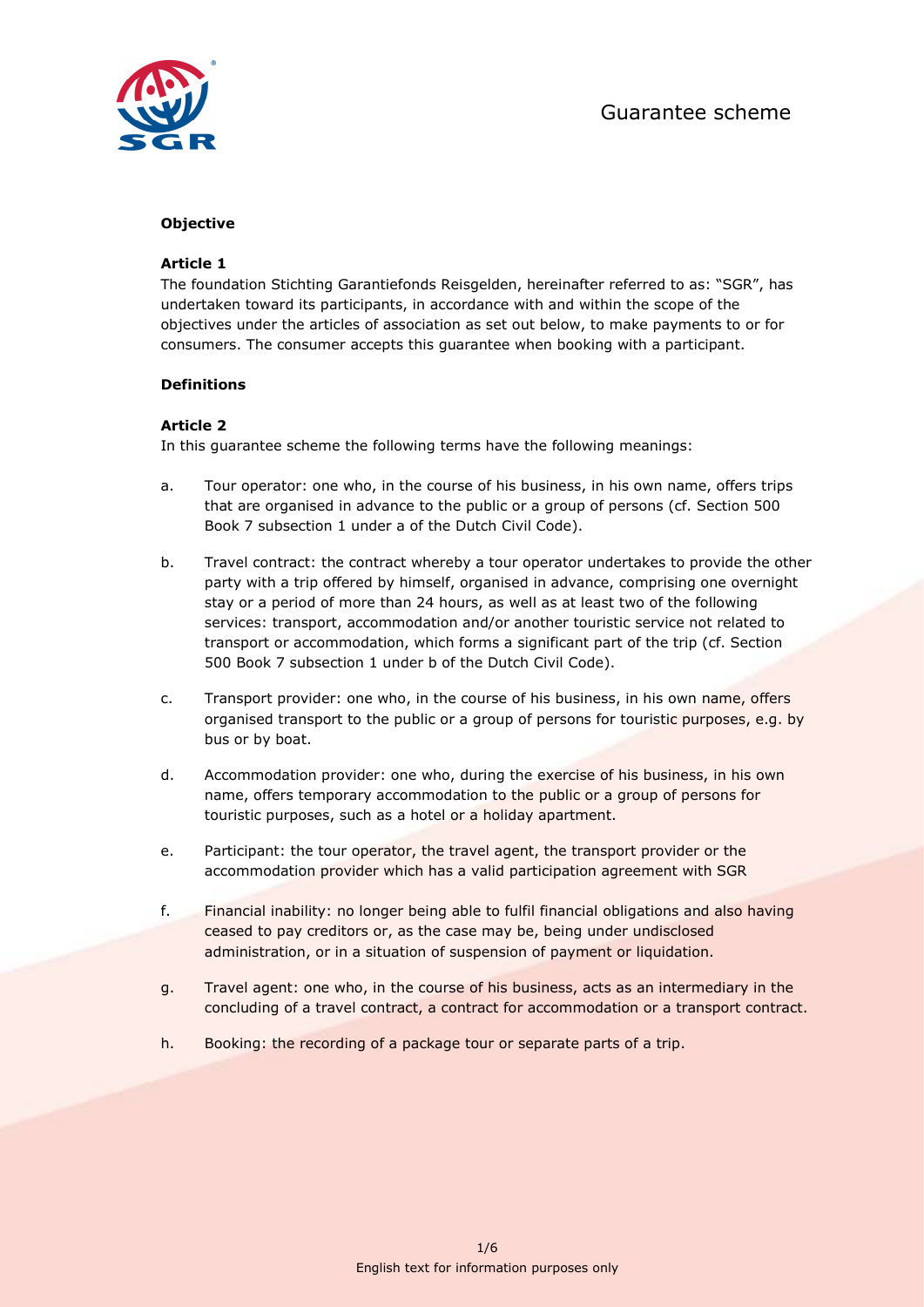

# Payments

## Article 3

- 1. SGR has the objective of making payments to or for consumers who have concluded travel contracts or contracts for transport or contracts for accommodation with a participant or through agency of a participant, if these consumers suffer financial loss should the participant concerned not perform due to financial inability.
- 2. The contract concluded by the consumer with the participant is deemed to be concluded in the country where the participant is established.
- 3. Airline tickets and car rental which are not part of a package are not covered under this guarantee scheme.
- 4. The consumer who has concluded a travel, transport or accommodation contract with a participant, or through agency of a participant and who has paid the participant and is also in the possession of a booking confirmation and invoice and the proof of payment related thereto, is eligible for payment.
- 5. Payments will only be made if and insofar as the consumer can demonstrate that he cannot recover his loss from third parties.
- 6. The payment amounts to the maximum of the travel costs, transport costs and/or accommodation costs paid. If the trip and/or the accommodation has/have already been partly used, the payment will be limited to a proportional part of the amount already paid. Insofar as the travel contract comprises transport and the place of destination has already been reached, the return journey will be arranged.
- 7. If and insofar as with due regard to the provisions of this scheme the right to payment exists, the obligation to compensate on the part of SGR will be limited to an amount of € 10.000 per consumer per claim. The excess is insured by SGR for the benefit of the consumer with Europeesche Verzekeringen established in Amsterdam. In the event of loss SGR will settle the loss, on behalf of the consumer concerned, with Europeesche Verzekeringen, without prejudice to the right of the consumer, as insured party, to claim payment directly from Europeesche Verzekeringen.
- 8. Payments will be made in the following cases:
	- a. A participant is in default of performance due to financial inability and the contract concerned has been concluded by the consumer directly, or through intermediation of a travel agent;
	- b. A non-participant is in default of performance due to financial inability, while the performance has been offered and concluded through intermediation of a participant who is unable to repay the travel costs, transport costs and/or accommodation costs due to his own financial inability;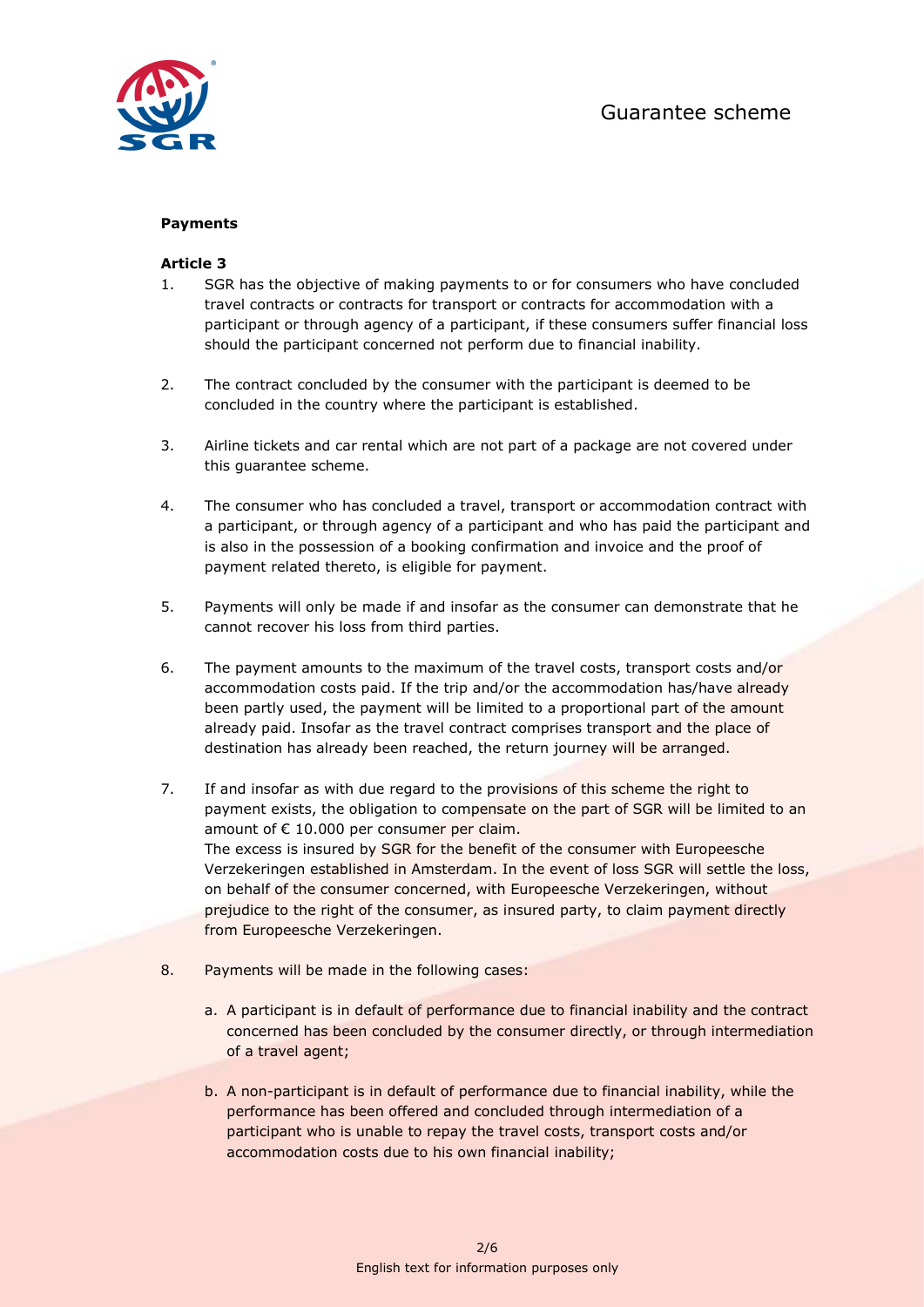

- c. A participating travel agent is, due to financial inability, in default of providing valid travel documents, but only in the event that the tour operator, transport provider and/or provider of accommodation is not obliged to perform toward the consumer;
- d. A participant, due to financial inability, does not comply with an order pursuant to a binding decision of the Travel Industry Disputes Committee or an irrevocable judicial decision of payment of compensation to the consumer, insofar as the compensation relates to the payment referred to in this article.
- 9. Whether or not there is a case of non-performance by a participant as a result of his financial inability is exclusively at the discretion of SGR.
- 10. The following are excluded from compensation:
	- a. The travel contracts, transport contracts and/or contracts for accommodation, which have been concluded with an organisation that is not a participant of SGR at the time of the concluding of the contract, unless this contract has come into effect through the intermediation of a travel agent who is a participant of SGR.
	- b. Amounts of money that have been paid after it has been published on the SGR internet site and by notification in the media that the participant concerned is in a state of financial inability and that because of this no further payments must be made.
	- c. Amounts of money that have been paid in advance in conflict with the terms and conditions of the Dutch Association of Travel Agents and Tour Operators (ANVR).
	- d. Insurance premiums, policy fees, costs of changes, telephone costs, credit card costs, security deposits and costs for acquiring visas and similar costs that do not form part of the travel costs.
	- e. In the event of payments as referred to under subclause 8 under d: costs of the proceedings and costs of loss of interest.
	- f. Bookings that have exclusively come into effect on the basis of lotteries, savings stamps, airmiles and similar bookings not paid for in cash or by bank transfer.
	- g. Vouchers that have not resulted in a travel contract, transport contract or a contract for accommodation with a participant.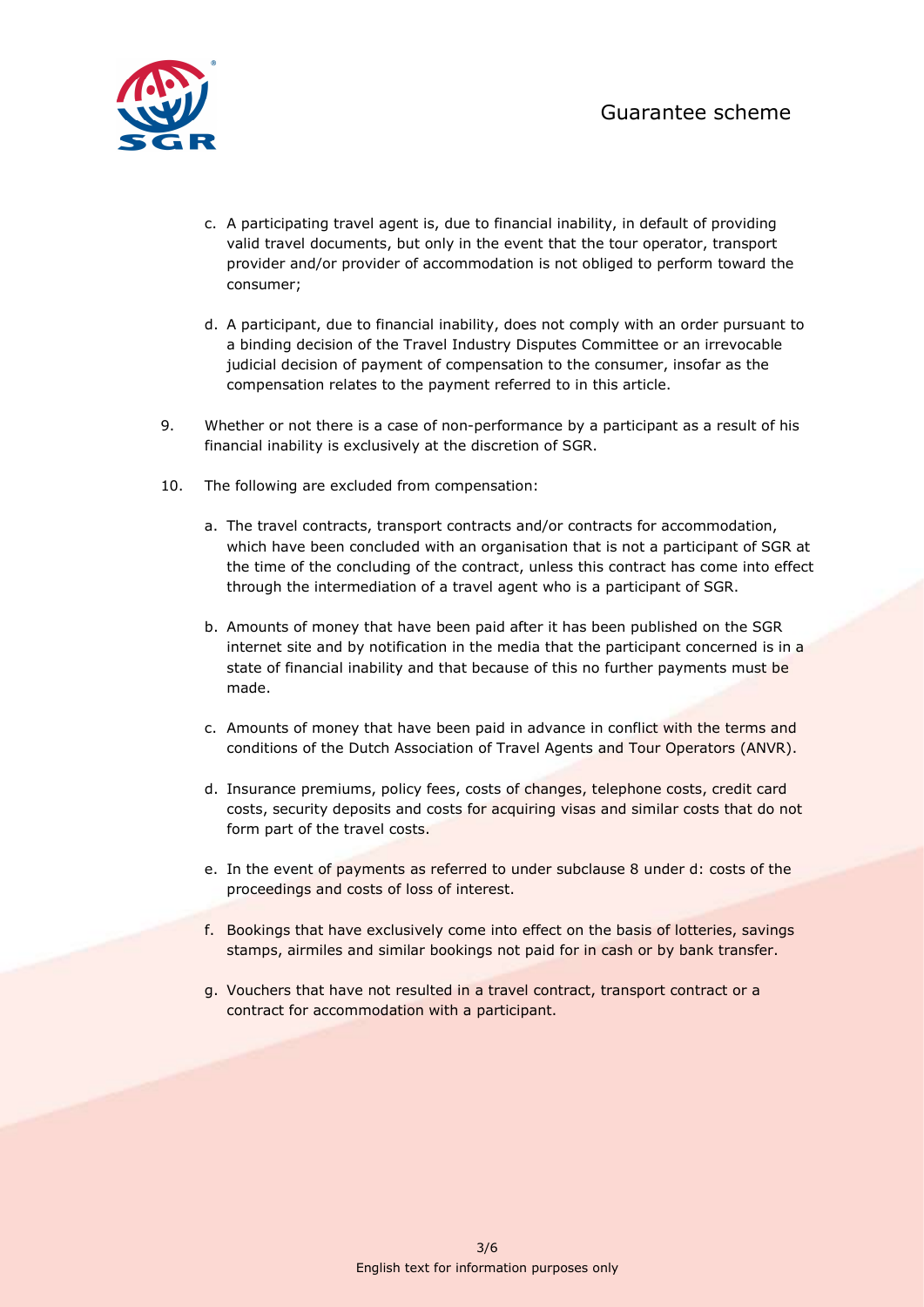

# Article 4

- 1. The consumer is obliged to submit his claim against SGR no later than within two months after he became aware, or reasonably could have become aware that, due to financial inability, the participant concerned cannot fulfil his obligations toward the consumer.
- 2. The consumer is only entitled to payment by SGR if SGR, within the scope of its objectives and this guarantee scheme, is obliged to make a payment to or for the consumer, this with due regard to article 5, and the consumer has fulfilled the obligations to be stated below.

# Replacement trip

# Article 5

- 1. SGR retains the right as appropriate to, instead of repayment of paid travel costs, transport and accommodation costs, itself arrange the performance of the travel contract, the transport contract or accommodation contract, in which case the terms and conditions agreed with the tour operator, transport provider and/or accommodation provider will remain applicable.
- 2. SGR is also entitled to have the consumer make the choice between repayment of the travel costs, transport and accommodation costs already paid and the booking of a replacement trip, replacement transport or replacement accommodation, insofar as necessary with extra payment or repayment if the price of the replacement product is higher or lower than the payment the consumer is entitled to.
- 3. The consumer can never require from SGR that it carries out services other than the ensuring of the return journey and/or the making of a payment up to the amount of the travel costs, transport and accommodation costs paid, or if the trip and/or the accommodation has already been partly used, a proportional part thereof.

## Obligations on the part of the consumer and the travel agent

## Article 6

- 1. The consumer must, if the travel contract, transport or accommodation contract has been concluded through intermediation of a travel agent, contact his travel agent in order to make claim to payment.
- 2. Consumers who have booked directly with the participant, who has become financially unable, can submit their claim directly to SGR.
- 3. The claim to payment will lapse in the case of late submission of the claim, whereby the provisions of the following subclauses must be observed.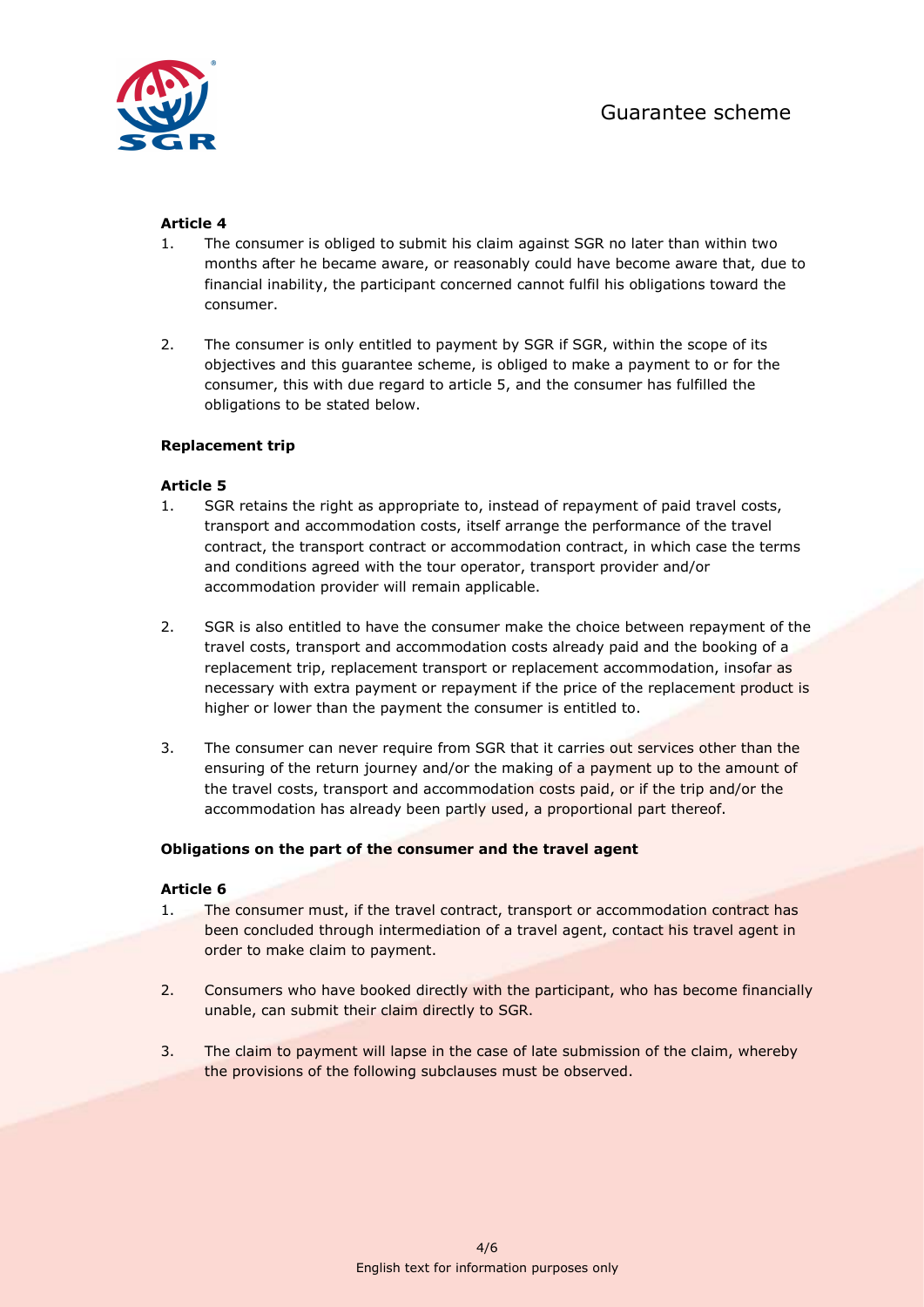

- 4. Every consumer is obliged to submit or hand over the following when submitting his claim to the travel agent referred to in subclause 1, or as the case may be to SGR:
	- 1. the booking confirmation and the invoice;
	- 2. the proof of payment (receipts) related thereto;
	- 3. any travel documents, such as transport tickets (including airline tickets), vouchers and suchlike that are in his possession.
- 5. As long as one of the documents to be submitted and handed over on the basis of theaforesaid is absent, the consumer will not have any claim to payment.
- 6. The travel agent who, on behalf of a consumer, invokes the guarantee scheme must demonstrate that the travel agent is not acting in his own name, as referred to in the implementing regulations concerning claims by travel agents.
- 7. The consumer and the travel agent are obliged to comply with the instructions given by SGR with regard to the submission of the claim.

#### Mandate and power of attorney

#### Article 7

The consumer will be deemed to have given a mandate and power of attorney to the aforesaid travel agent for all actions that are necessary to collect on his behalf the amount which the consumer is entitled to claim from SGR pursuant to the guarantee.

## Assignment and subrogation

#### Article 8

- 1. In the event that SGR makes payments to or for the benefit of the consumer, SGR will be subrogated to the rights of the consumer toward the participant concerned.
- 2. The consumer is, if SGR requires this, obliged to cooperate with the assignment to SGR of his rights toward the participant concerned and/or the tour operator, transport provider and/or provider of accommodation concerned, whether or not these are participants of SGR. The consumer must, on first request from SGR, sign deed(s) of assignment with respect to the aforementioned rights in accordance with the model(s) to be determined by SGR, to the level of his claims to payment.
- 3. As long as the consumer has not fulfilled the obligations recorded in the previous subclause he will not have any claim to payment, or as the case may be a payment already made will have been paid unduly.

## Amendment

## Article 9

1. The board of SGR is entitled, after approval from the Supervisory Board, to amend this guarantee scheme.